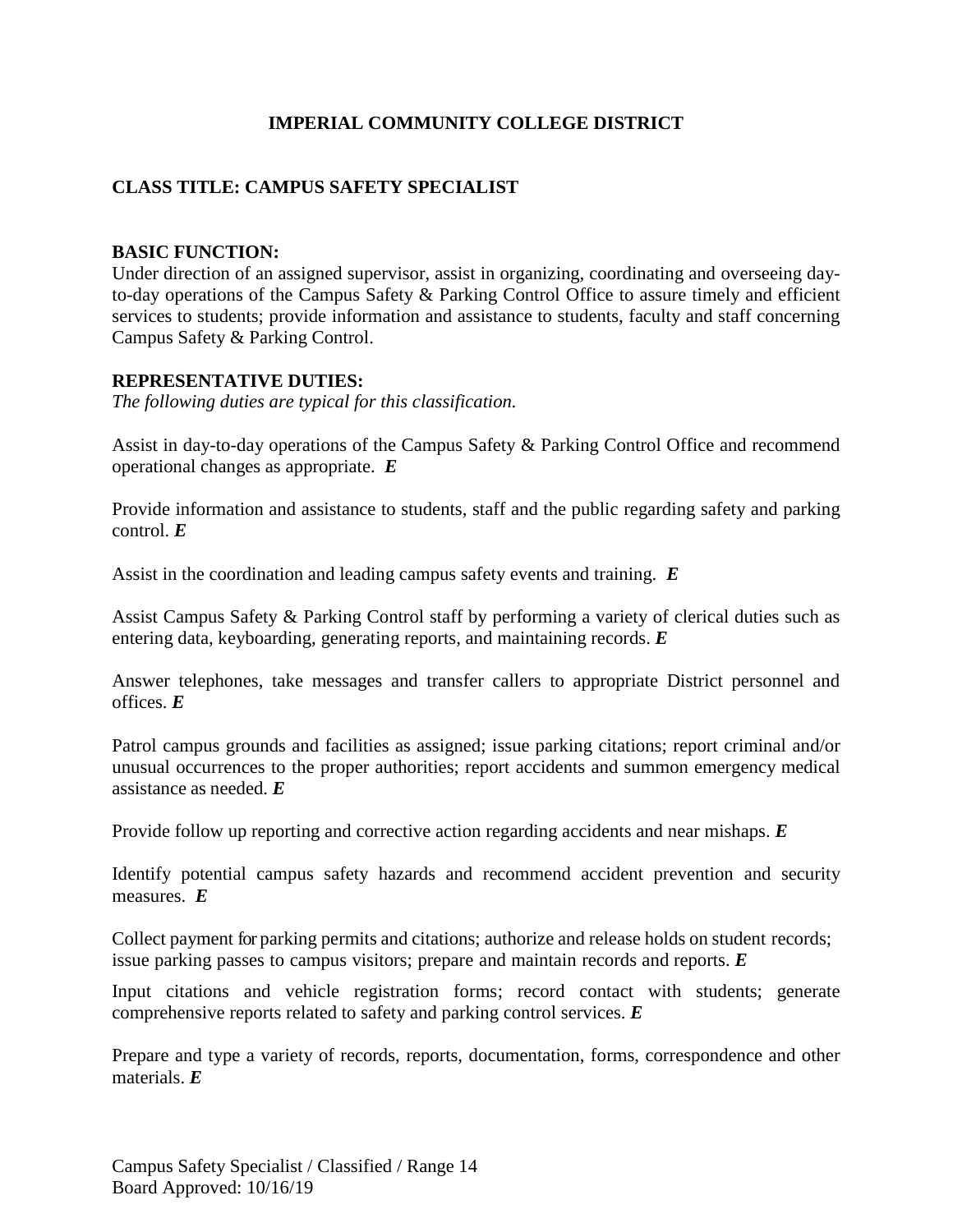Train and provide work direction to assigned student employees; interview and select student employees, assign and schedule student employees. *E* Assist in ordering, storing, inventorying and distributing materials and office supplies. *E* Assist with emergency planning and campus emergency drills. *E*

Perform related duties as assigned.

## **KNOWLEDGE AND ABILITIES:**

#### *Knowledge of:*

- Modern office practices, procedures and equipment.
- Record keeping methods and techniques.
- Basic principles of training and work direction.
- Operation of office machines including computer equipment.
- Correct English usage, grammar, spelling, punctuation and vocabulary.
- Telephone techniques and etiquette.
- Oral and written communication skills.
- Interpersonal skills using tact, patience and courtesy.
- Safety standards

#### *Ability to*:

- Perform clerical duties.
- Keyboard at an acceptable rate of speed.
- Answer telephones and greet the public courteously.
- Maintain records and prepare reports.
- Operate office machines including copier, calculator and computer equipment.
- Learn, apply and explain rules, regulations, policies and procedures.
- Train and provide work direction to student employees.

### **EDUCATION AND EXPERIENCE:**

Any combination equivalent to: graduation from high school and two years of experience in general clerical, public safety, or related field.

Possession of a valid California driver's license.